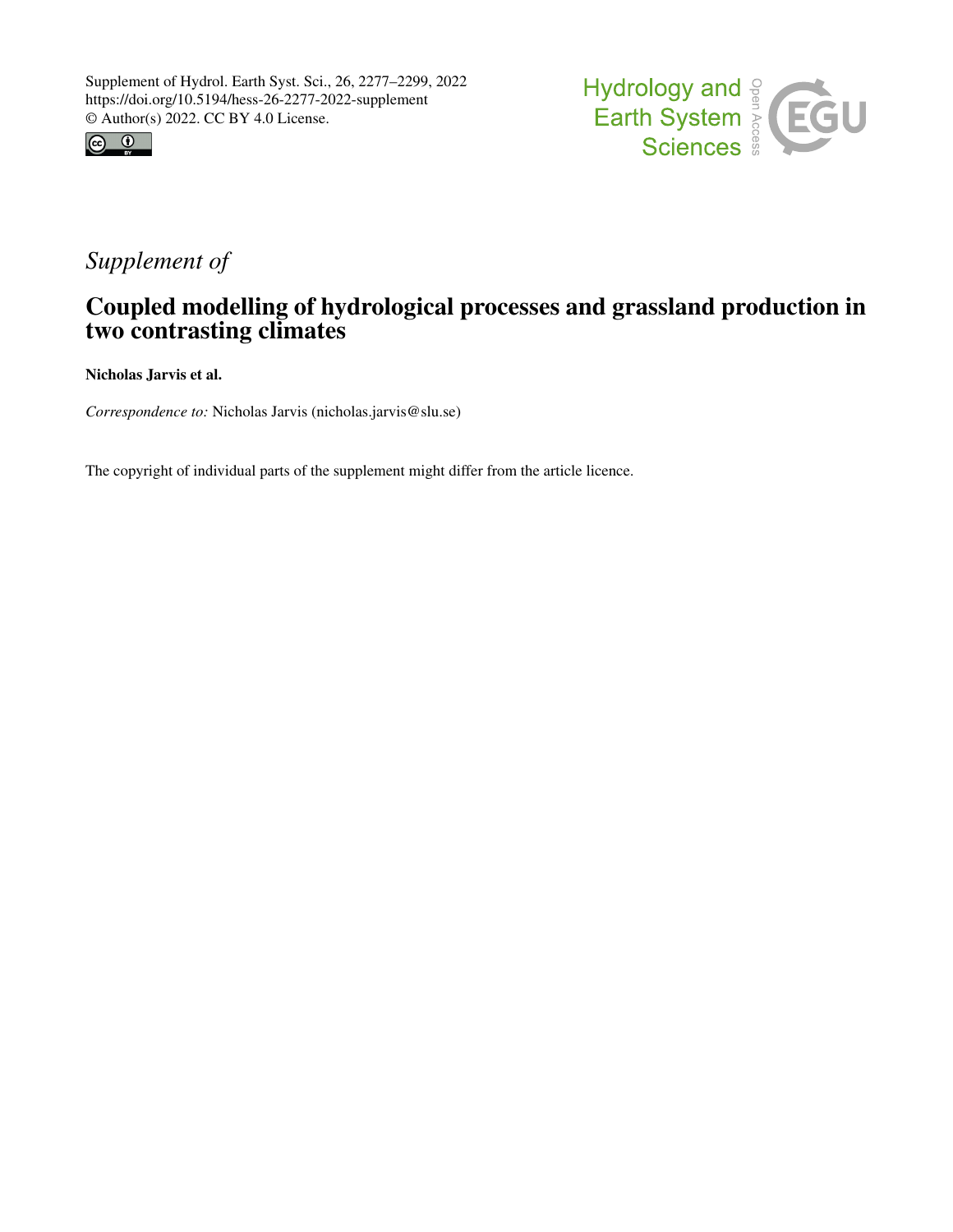## **Supplementary information**



Figure S1: Meteorological variables recorded at Rollesbroich and Selhausen aggregated to daily values (2013-2018; day  $1 = 1$ <sup>st</sup> January 2013) and calculated potential evapotranspiration using the FAO version of the Penman-Monteith equation (Allen et al., 1998).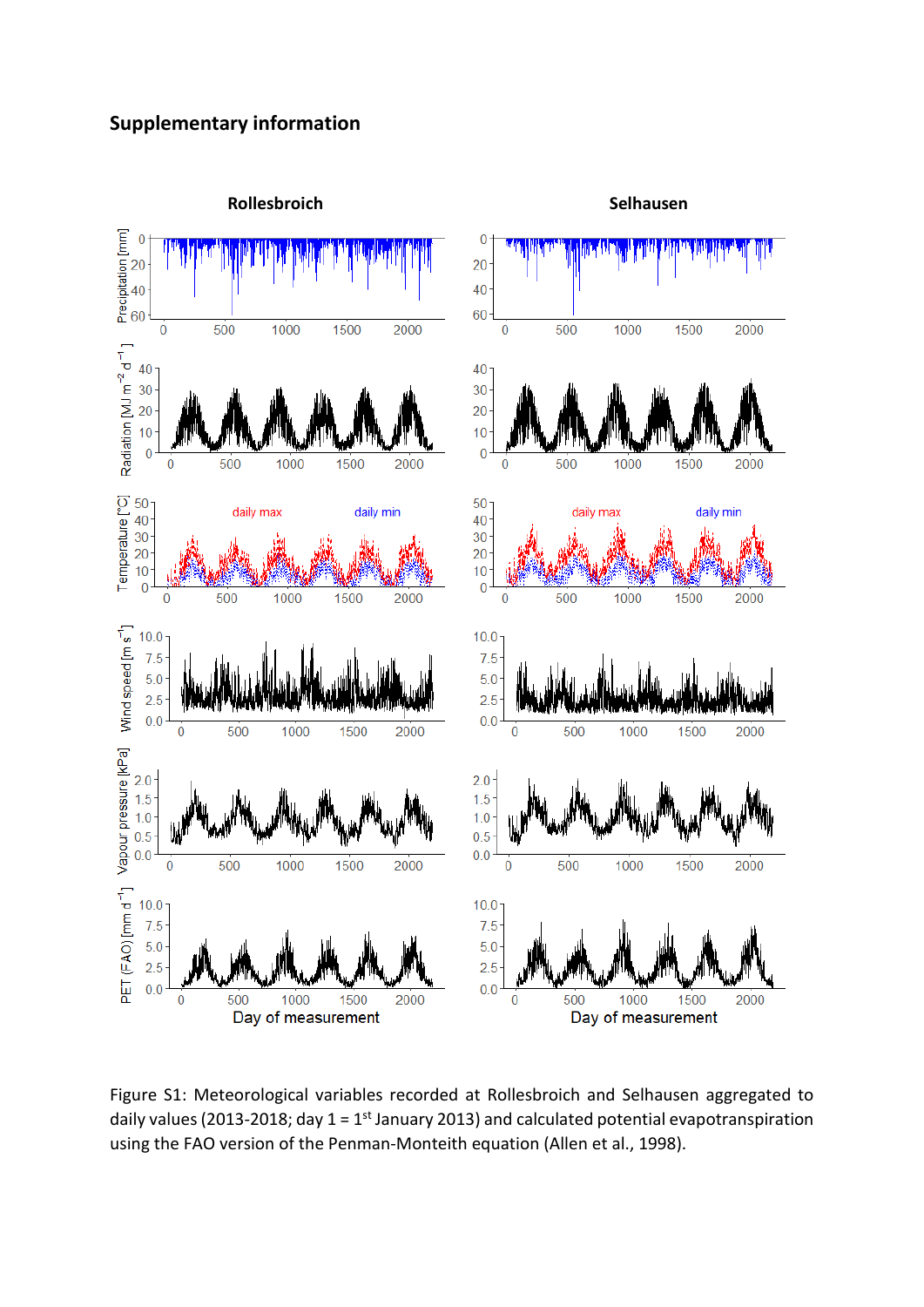

Figure S2. Total species abundance per cell and relative abundances of functional plant types. The results of a linear model analysis are depicted in each figure to indicate the significance of the effects of time, site (Rollesbroich vs. Selhausen) and the interaction of time and site: n.s.  $p > 0.1$ , \*  $p < 0.05$ , \*\*  $p < 0.01$ , \*\*\*  $p < 0.001$ .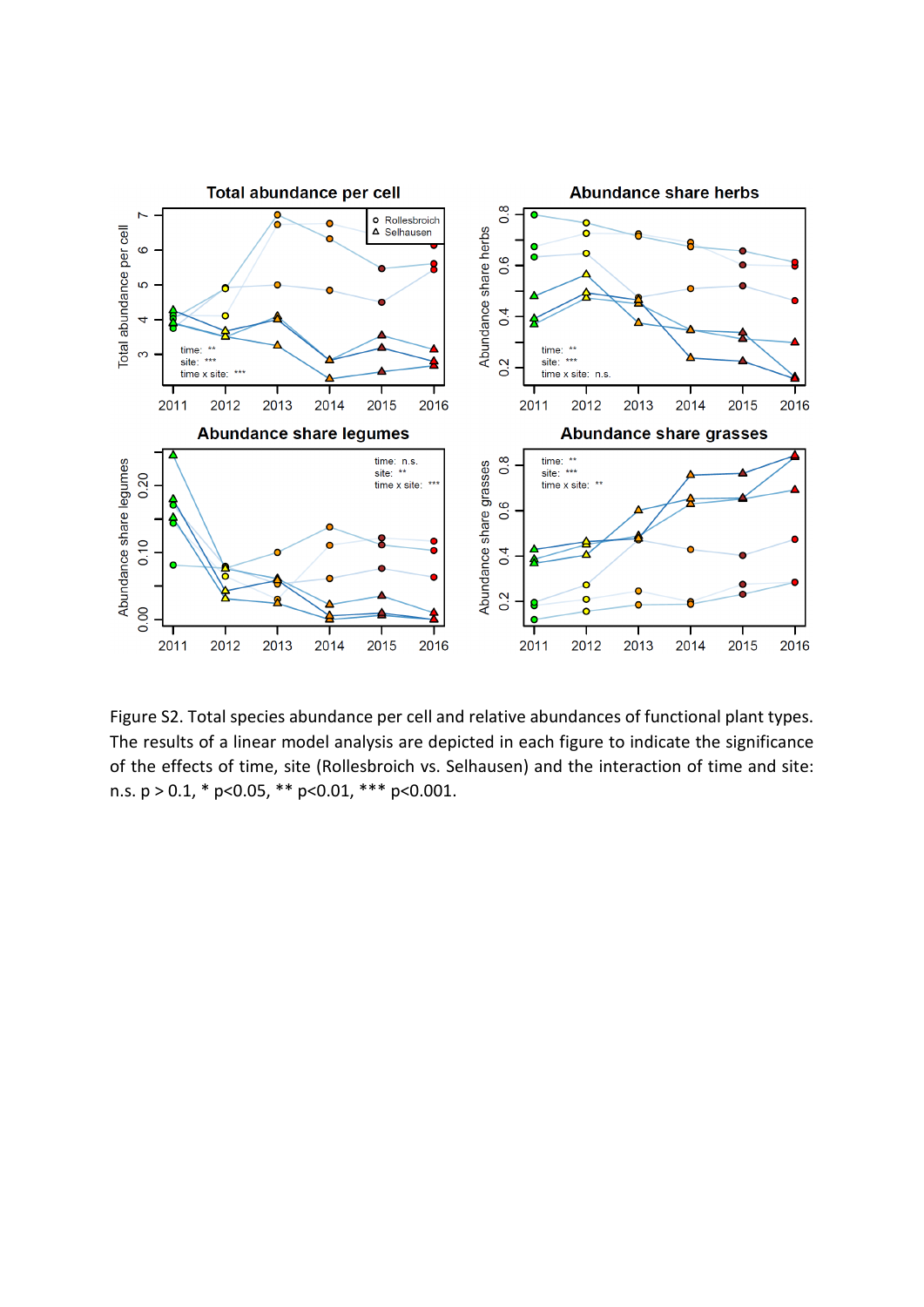

Figure S3. Paired measurements of soil water content and pressure head at 30 and 50 cm depth at Selhausen and Rollesbroich in the period 2013-2018. The red lines show the common water retention curves used in the modelling for the two sites at each depth (the equivalent parameter values are shown in table 3 in the paper). Table S1 below shows parameter values derived from least-squares fits to the individual data series for each lysimeter/depth combination.

| Depths (cm) | Lysimeter | $\theta_{\rm s}$ (m <sup>3</sup> m <sup>-3</sup> ) | $\alpha$ (cm <sup>-1</sup> ) | $n(-)$ |
|-------------|-----------|----------------------------------------------------|------------------------------|--------|
|             |           |                                                    |                              |        |
| 30          | Se_Y_021  | 0.391                                              | 0.005                        | 1.17   |
|             | Se Y 025  | 0.391                                              | 0.003                        | 1.33   |
|             | Se Y 026  | 0.379                                              | 0.030                        | 1.09   |
| 50          | Ro Y 011  | 0.402                                              | 0.020                        | 1.06   |
|             | Ro Y 013  | 0.409                                              | 0.030                        | 1.07   |
|             | Ro Y 015  | 0.400                                              | 0.030                        | 1.05   |

Table S1. van Genuchten parameters derived from fits to individual data sets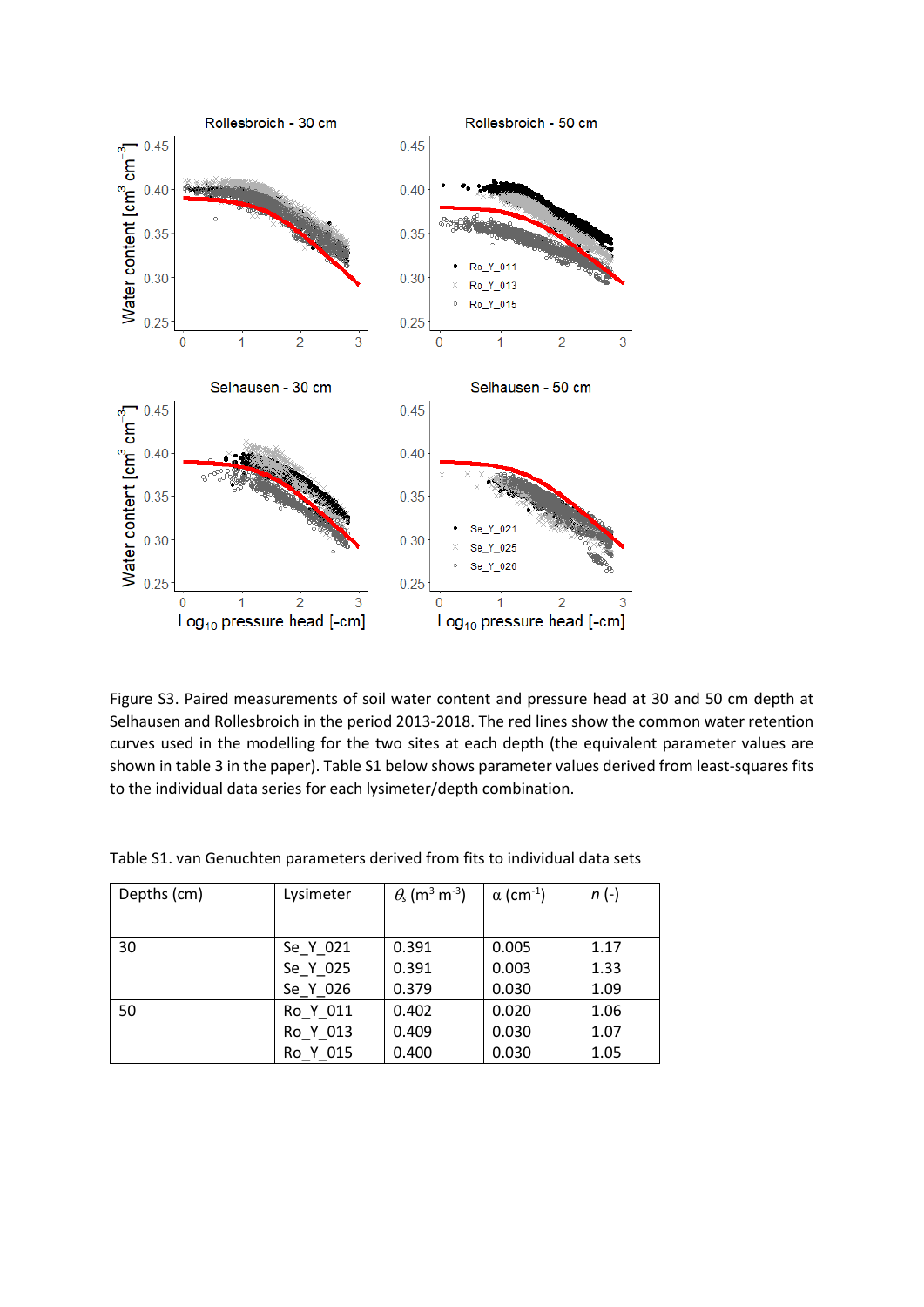

Figure S4. Pressure heads measured in the surrounding soil at 1.4 m depth at the two sites in the period 2013-2018 (day 1 is  $1<sup>st</sup>$  January 2013).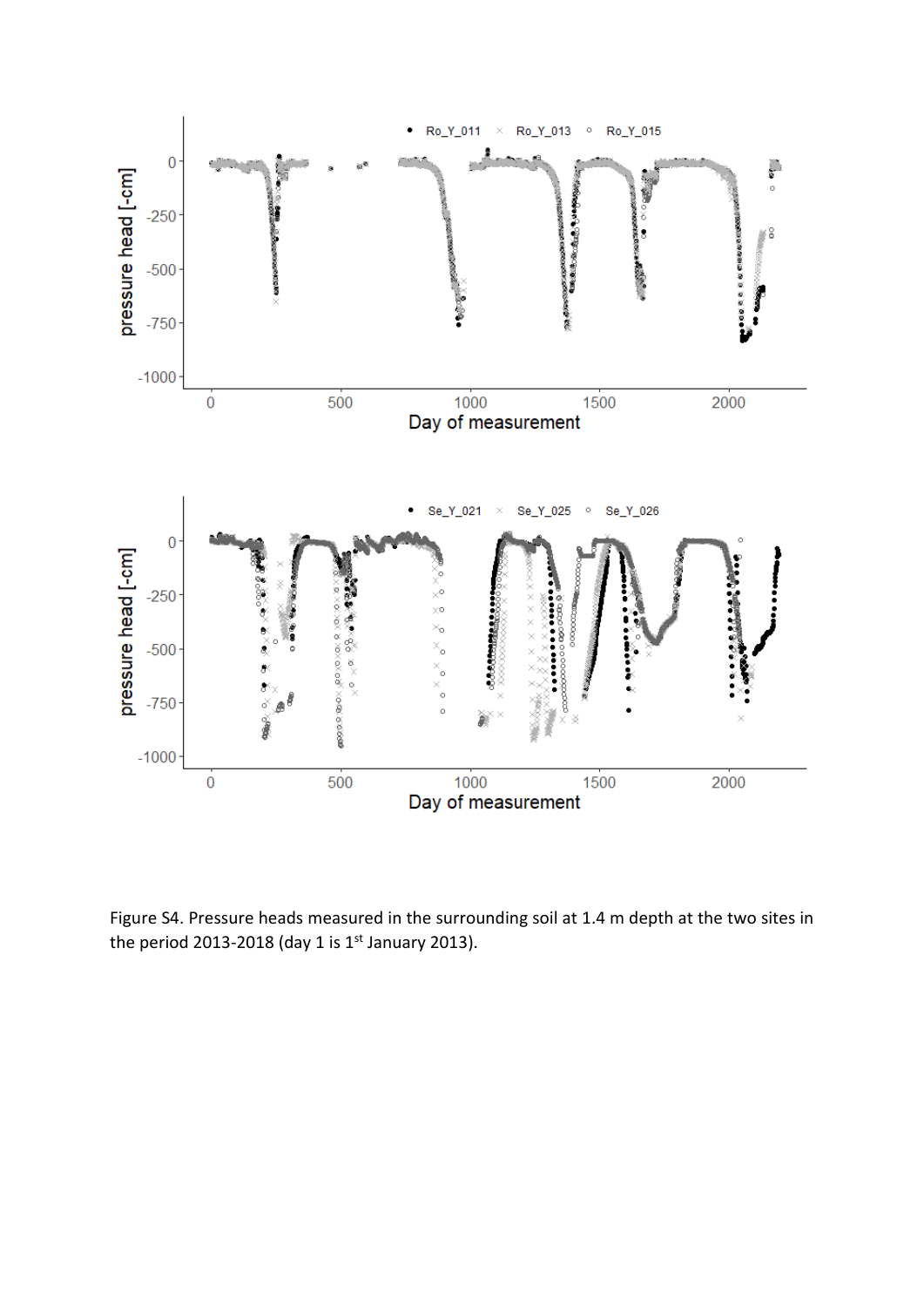

Figure S5. Illustration of equation 30, showing how DM allocation in the model varies as a function of light interception (*fint* in equation 12) and soil water stress (*fw(a)* in equation 35). In this example, the proportion of DM allocated to roots under optimal conditions, *fbg(opt)*, is set to 0.5, while air temperature is within the optimum range (i.e.  $f_{t(a)} = 1$ , equation 36).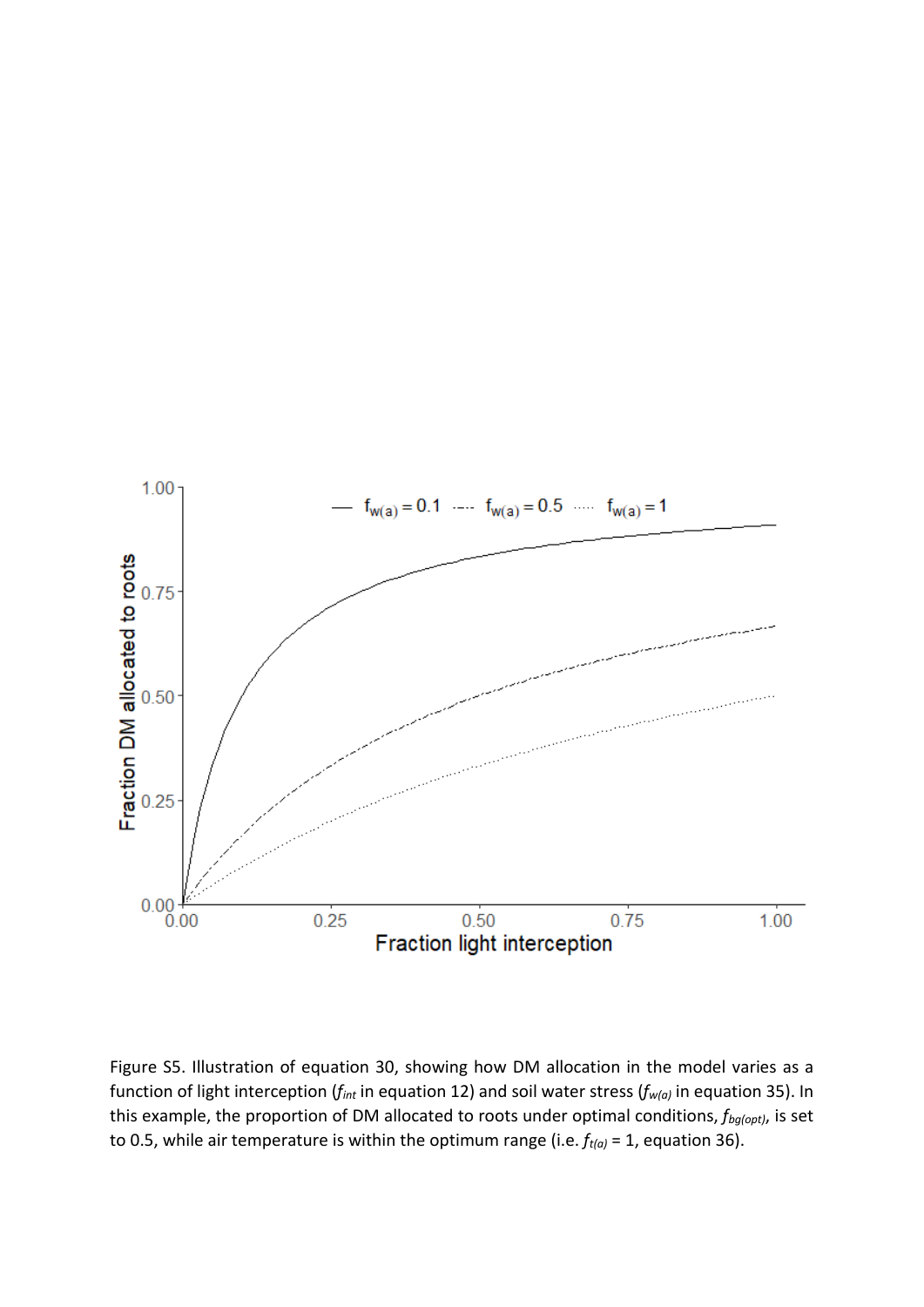

Figure S6. Relationships between leaf area index (LAI) at Rollesbroich and Selhausen (data from 2013- 2018) and (a) above-ground biomass (linear regression forced through origin, AGB (g m<sup>-2</sup>) = 63.8 LAI;  $p$ <0.0001, RMSE=86.7 g m<sup>-2</sup>) and (b) plant height. A bi-linear function was used in the model to describe this relationship; the linear regression equation shown on the figure was used for LAI > 0.2; Height (cm) = 7.84 + 5.85 LAI; R<sup>2</sup>=0.81, p<0.0001, RMSE=4.8 cm, while for LAI < 0.2, Height (cm) = 45 LAI.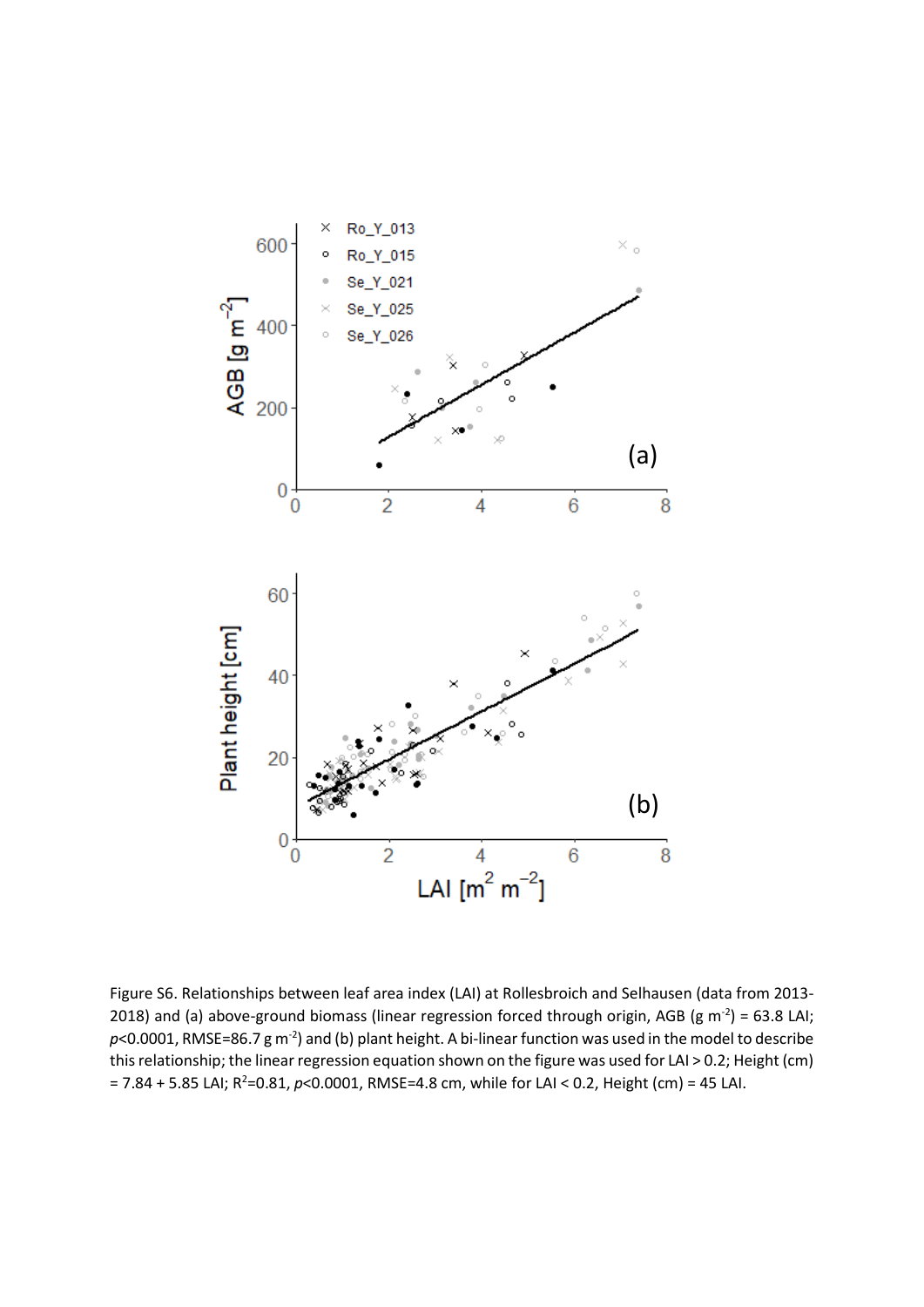

Figure S7. Illustration of the temperature response function in the model (equation 36). In this example,  $T_b = 0$ <sup>o</sup>C,  $T_{o(low)} = 10$ <sup>o</sup>C,  $T_{o(high)} = 25$ <sup>o</sup>C and  $T_c = 35$ <sup>o</sup>C.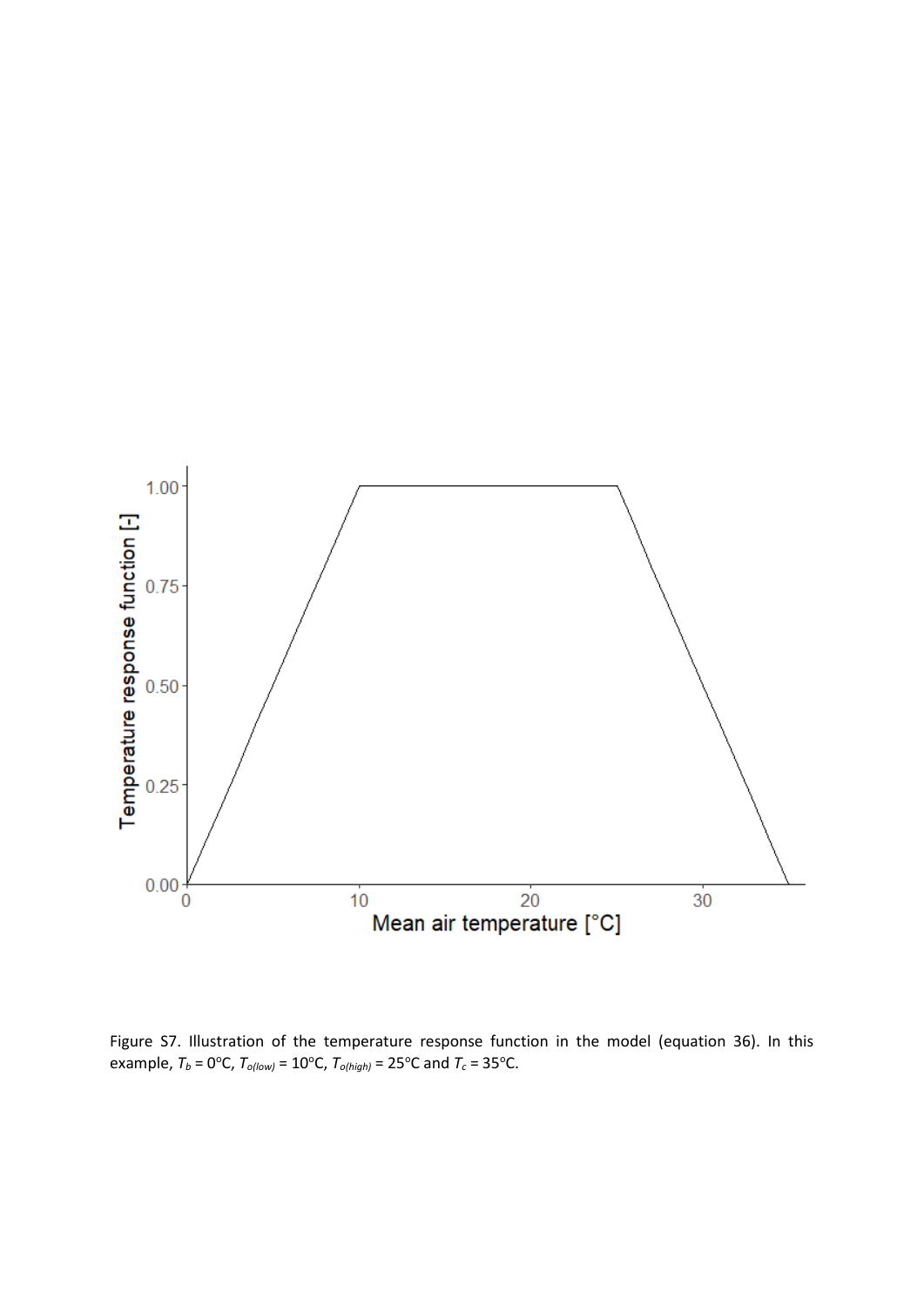## Table S2. Sensitivity analysis: sampled parameter ranges and Spearman rank partial correlation coefficients (\*\*p<0.01; \*p<0.05)

| Parameter                                                                           | Sampled range  | Selhausen          |           | Rollesbroich       |           |  |  |  |
|-------------------------------------------------------------------------------------|----------------|--------------------|-----------|--------------------|-----------|--|--|--|
|                                                                                     |                | Evapotranspiration | Harvest   | Evapotranspiration | Harvest   |  |  |  |
| Soil parameters                                                                     |                |                    |           |                    |           |  |  |  |
| van Genuchten's $\alpha$ (cm <sup>-1</sup> )                                        | 0.02 to 0.03   | $-0.39**$          | 0.01      | $-0.15*$           | $0.17***$ |  |  |  |
| Scaling factor for van Genuchten's n (-)                                            | 0.95 to 1.05   | $0.39**$           | $0.37**$  | $0.36**$           | $0.20**$  |  |  |  |
| Scaling factor for hydraulic conductivity, $K_{10}$ (-)                             | 0.8 to 1.2     | $0.41***$          | 0.12      | 0.10               | $-0.10$   |  |  |  |
| Surface resistance of wet soil, $r_s^s$ (s m <sup>-1</sup> )                        | 5 to 25        | $-0.34**$          | 0.04      | $-0.60**$          | 0.03      |  |  |  |
| Above-ground plant parameters                                                       |                |                    |           |                    |           |  |  |  |
| Maximum radiation use efficiency, $RUE_{max}$ (MJ m <sup>-2</sup> d <sup>-1</sup> ) | 1.4 to 1.8     | $0.55***$          | $0.66**$  | $0.57**$           | $0.74***$ |  |  |  |
| Radiation extinction coefficient, $\beta$ (-)                                       | 0.4 to 0.8     | $0.68***$          | $0.72**$  | $0.64**$           | $0.87**$  |  |  |  |
| Light saturation constant, $R_{50}$ (MJ m <sup>-2</sup> d <sup>-1</sup> )           | 0 to 10        | $-0.48**$          | $0.28**$  | $-0.63**$          | $0.15*$   |  |  |  |
| Leaf loss coefficient, $k_{ag}$ (d <sup>-1</sup> )                                  | 0.005 to 0.05  | $-0.54**$          | $-0.65**$ | $-0.60**$          | $-0.72**$ |  |  |  |
| Maximum stomatal conductance, $k_{sto(max)}$ (cm s <sup>-1</sup> )                  | $0.5$ to $1.5$ | $0.66***$          | $-0.66**$ | $0.77**$           | $-0.39**$ |  |  |  |
| Specific leaf area, $S_{leaf}$ (cm <sup>2</sup> g <sup>-1</sup> )                   | 130-150        | $0.32**$           | 0.01      | $0.29**$           | $0.23***$ |  |  |  |
| Base temperature (for leaf loss and allocation), $T_b$ (°C)                         | $3$ to $6$     | $-0.07$            | $-0.11$   | $-0.22**$          | $-0.34**$ |  |  |  |
| Optimum temperature, $T_{o(low)}$ (°C)                                              | 9 to 15        | $-0.64***$         | $-0.59**$ | $-0.71**$          | $-0.81**$ |  |  |  |
| Optimum temperature, $T_{o(high)}$ (°C)                                             | 20 to 30       | 0.04               | 0.00      | $-0.09$            | $-0.05$   |  |  |  |
| Ceiling temperature, $T_c$ (°C)                                                     | 30 to 40       | 0.11               | 0.06      | 0.02               | 0.06      |  |  |  |
| Limiting potential for transpiration cessation, $\psi_w$ (m)                        | 100 to 150     | 0.02               | 0.04      | 0.08               | 0.01      |  |  |  |
| Limiting potential (DM allocation, leaf loss), $\psi_{o(crit)}$ (cm)                | 100 to 2000    | $0.56**$           | $0.80**$  | $0.39**$           | $0.67***$ |  |  |  |
| DM allocation to roots under optimal conditions $f_{bq(opt)}(-)$                    | 0.4 to 0.6     | $-0.38**$          | $-0.74*$  | $-0.34**$          | $-0.78**$ |  |  |  |
| Root parameters                                                                     |                |                    |           |                    |           |  |  |  |
| Root decay constant, $k_{bg}$ (d <sup>-1</sup> )                                    | 0 to 0.02      | $-0.37**$          | $-0.17*$  | $-0.37**$          | $-0.02$   |  |  |  |
| Root radius, r <sub>o</sub> (cm)                                                    | 0.01 to 0.03   | $-0.01$            | 0.04      | 0.05               | 0.03      |  |  |  |
| Effective root fraction, $\varepsilon$ (-)                                          | $0$ to $0.2$   | $0.62**$           | $0.44***$ | $0.56***$          | $0.19***$ |  |  |  |
| Specific root length, $S_{root}$ (m $g^{-1}$ )                                      | 100 to 140     | $0.15*$            | 0.13      | 0.12               | 0.07      |  |  |  |
| Shape factor for root distribution, $c$ (-)                                         | $-2$ to $-1$   | $-0.07$            | 0.09      | $-0.10$            | 0.02      |  |  |  |
| Maximum root depth, Dr (cm)                                                         | 40 to 90       | $0.92**$           | $0.71***$ | $0.79***$          | $0.33***$ |  |  |  |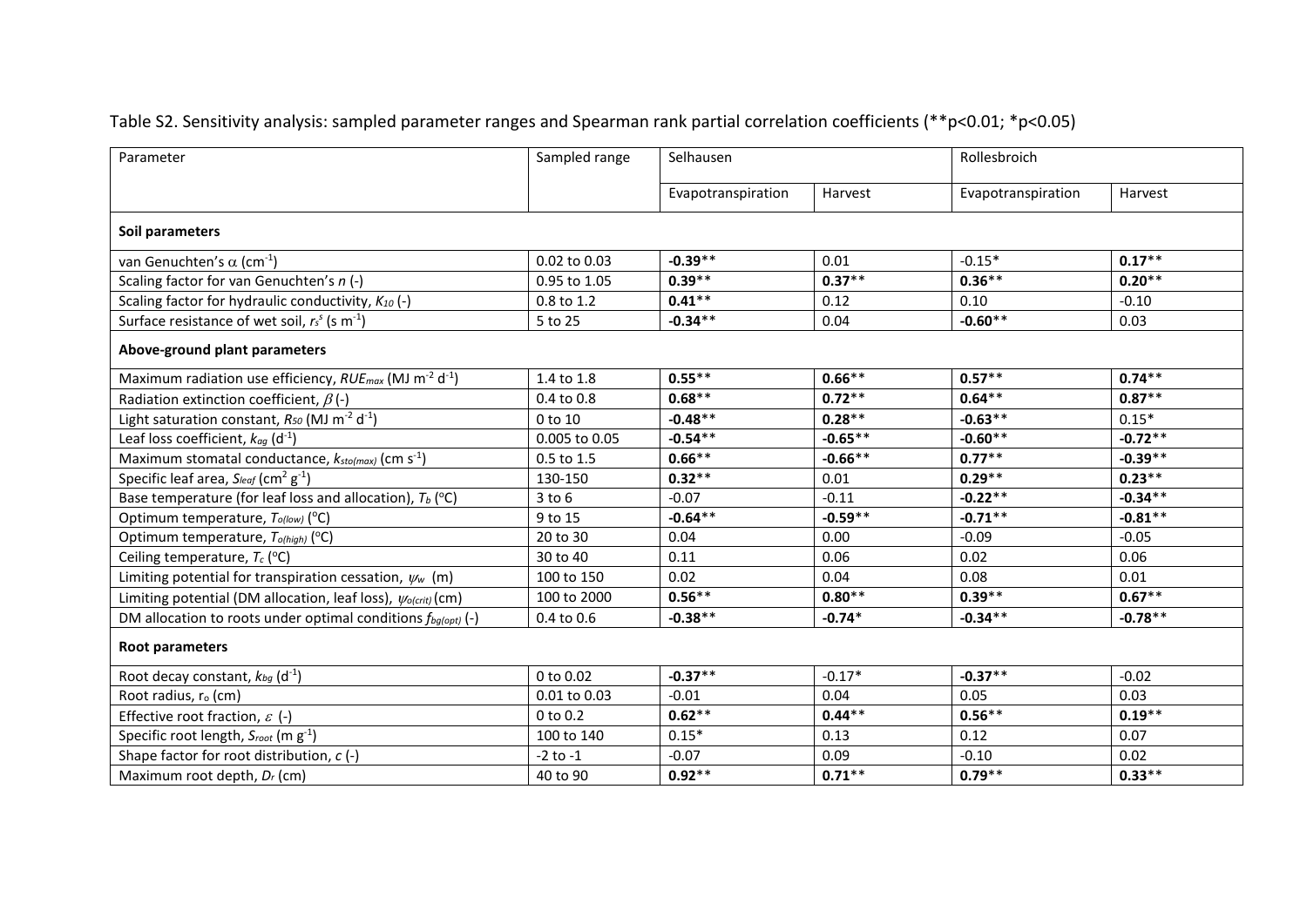

Figure S8. Measured and simulated accumulated evapotranspiration (day  $1 = 1^{st}$  January 2013)